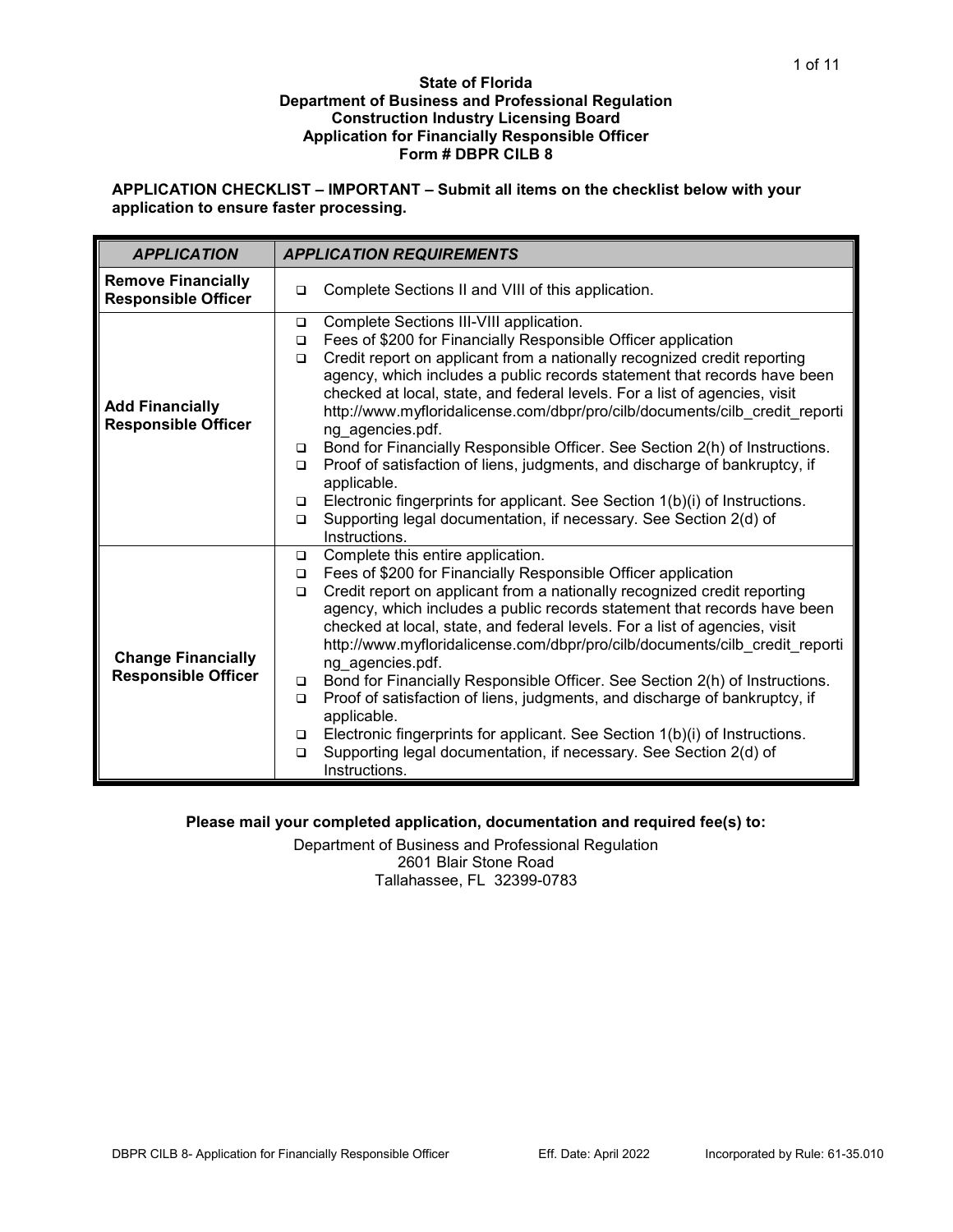### **State of Florida Department of Business and Professional Regulation Construction Industry Licensing Board Application for Financially Responsible Officer Form # DBPR CILB 8**

If you have any questions or need assistance in completing this application, please contact the Department of Business and Professional Regulation, Customer Contact Center, at **850.487.1395**. *For additional information see the Instructions at the end of this application.*

## **Section I** – **Application Type**

### **CHECK ONE OF THE APPLICATION TYPES**

- Remove Financially Responsible Officer **(Complete Sections II and VIII.) [0627/3021]**
- Add Financially Responsible Officer **(Complete Sections III-VIII.) [0627/3021; 0628/1030]**

Change Financially Responsible Officer **(Complete this entire application.) [0627/3021; 0628/1030]**

## **Section II – Remove Financially Responsible Officer**

**NOTE: If the business entity does not appoint a new Financially Responsible Officer, ALL Primary Qualifying Agents will be jointly and severally liable for all construction and business matters of the business entity.**

### **CONSTRUCTION BUSINESS INFORMATION**

Name of Financially Responsible Officer to be removed:

Name of Construction Business:

Name of Primary Qualifier:

License Number of Primary Qualifier:

### **Section III – Financially Responsible Officer Personal Information**

|                                                                                                          | <b>CONSTRUCTION BUSINESS INFORMATION</b> |                        |                                    |       |        |
|----------------------------------------------------------------------------------------------------------|------------------------------------------|------------------------|------------------------------------|-------|--------|
| Name of business for which you are applying to be Financially Responsible Officer:                       |                                          |                        |                                    |       |        |
|                                                                                                          |                                          |                        |                                    |       |        |
| Doing Business As (D/B/A), if applicable:                                                                |                                          |                        | Federal Employer ID Number (FEID): |       |        |
|                                                                                                          |                                          |                        |                                    |       |        |
| Name of Primary Qualifier or name of applicant who is applying to qualify the business for which you are |                                          |                        |                                    |       |        |
| applying to be Financially Responsible Officer:                                                          |                                          |                        |                                    |       |        |
| License Number of Primary Qualifier of business for which you are applying to be Financially Responsible |                                          |                        |                                    |       |        |
| Officer, if applicable:                                                                                  |                                          |                        |                                    |       |        |
| <b>Financially Responsible Officer to be Appointed</b>                                                   |                                          |                        |                                    |       |        |
| Social Security Number*                                                                                  |                                          |                        |                                    |       |        |
|                                                                                                          |                                          |                        |                                    |       |        |
|                                                                                                          |                                          | <b>FULL LEGAL NAME</b> |                                    |       |        |
| Last Name                                                                                                | First                                    |                        | Middle                             | Title | Suffix |
| Birth Date (MM/DD/YYYY)                                                                                  |                                          | Gender                 |                                    |       |        |
|                                                                                                          |                                          | $\square$ Male         | $\Box$ Female                      |       |        |

DBPR CILB 8- Application for Financially Responsible Officer Eff. Date: April 2022 Incorporated by Rule: 61-35.010 \* The disclosure of your Social Security number is mandatory on all professional and occupational license applications, is solicited by the authority granted by 42 U.S.C. §§ 653 and 654, and will be used by the Department of Business and Professional Regulation pursuant to §§ 409.2577, 409.2598, 455.203(9), and 559.79(3), Florida Statutes, for the efficient screening of applicants and licensees by a Title IV-D child support agency to assure compliance with child support obligations. It is also required by § 559.79(1), Florida Statutes, for determining eligibility for licensure and mandated by the authority granted by 42 U.S.C. § 405(c)(2)(C)(i), to be used by the Department of Business and Professional Regulation to identify licensees for tax administration purposes.

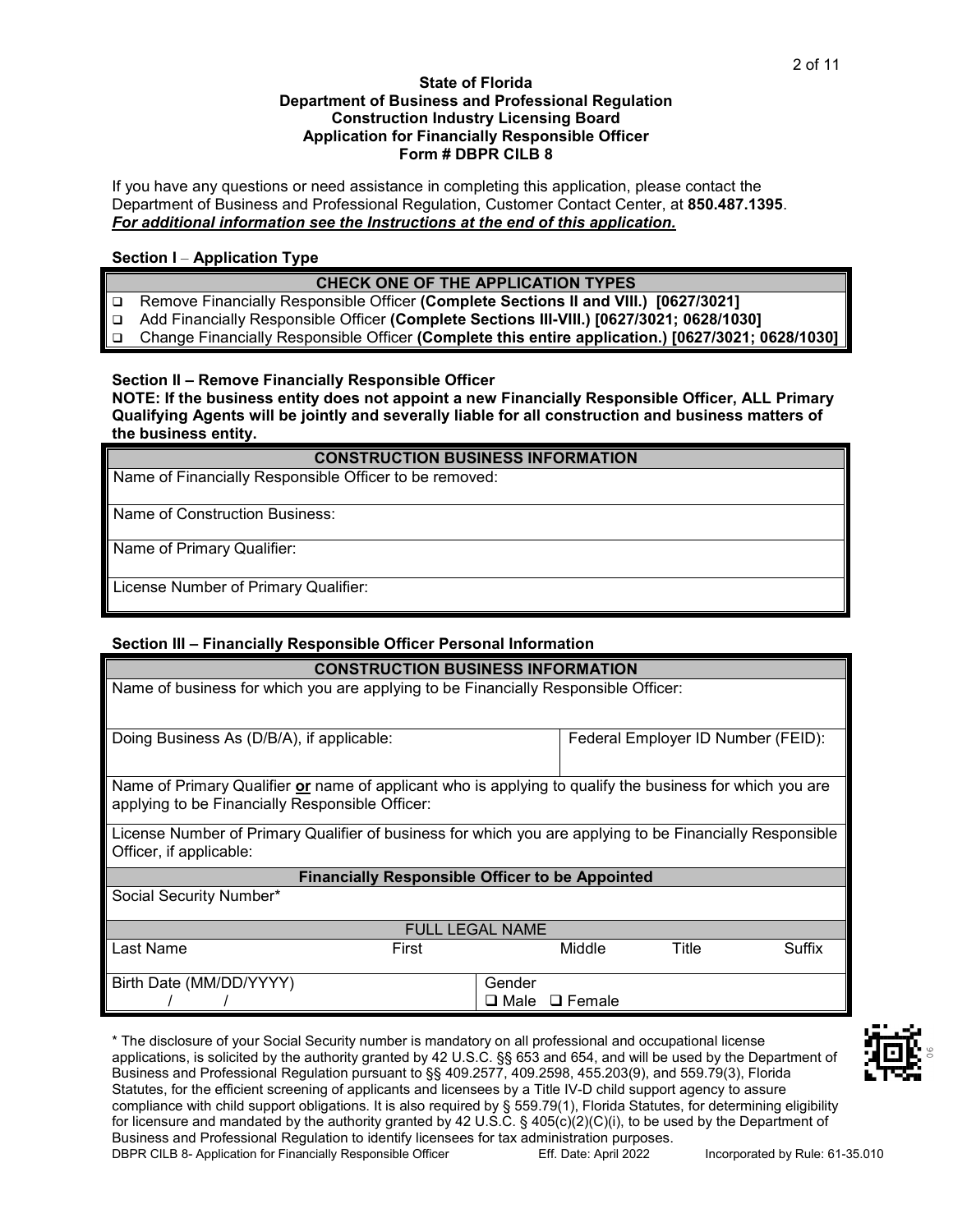# **Section III – Financially Responsible Officer Personal Information - continued**

|                                                                                               | <b>MAILING ADDRESS</b>                    |              |                        |              |                        |
|-----------------------------------------------------------------------------------------------|-------------------------------------------|--------------|------------------------|--------------|------------------------|
| Street Address or P.O. Box                                                                    |                                           |              |                        |              |                        |
|                                                                                               |                                           |              |                        |              |                        |
|                                                                                               |                                           |              |                        |              |                        |
| City                                                                                          |                                           | <b>State</b> |                        |              | Zip Code (+4 optional) |
| County (if Florida address)                                                                   |                                           | Country      |                        |              |                        |
|                                                                                               | <b>CONTACT INFORMATION</b>                |              |                        |              |                        |
| <b>Primary Phone Number</b>                                                                   |                                           |              | Primary E-Mail Address |              |                        |
| RESIDENCE ADDRESS (IF DIFFERENT THAN MAILING ADDRESS)                                         |                                           |              |                        |              |                        |
| <b>Street Address</b>                                                                         |                                           |              |                        |              |                        |
|                                                                                               |                                           |              |                        |              |                        |
| City                                                                                          |                                           |              | <b>State</b>           |              | Zip Code (+4 optional) |
| County (if Florida address)                                                                   |                                           | Country      |                        |              |                        |
|                                                                                               | <b>BUSINESS LOCATION ADDRESS</b>          |              |                        |              |                        |
| <b>Business/Firm Name</b>                                                                     |                                           |              |                        |              |                        |
| <b>Street Address</b>                                                                         |                                           |              |                        |              |                        |
|                                                                                               |                                           |              |                        |              |                        |
| City                                                                                          |                                           |              | <b>State</b>           |              | Zip Code (+4 optional) |
| County (if Florida address)                                                                   |                                           | Country      |                        |              |                        |
|                                                                                               | ADDITIONAL CONTACT INFORMATION (OPTIONAL) |              |                        |              |                        |
| <b>Alternate Phone Number</b>                                                                 |                                           | Fax Number   |                        |              |                        |
| <b>Alternate E-Mail Address</b>                                                               |                                           |              |                        |              |                        |
|                                                                                               | PRIOR NAME INFORMATION                    |              |                        |              |                        |
| Have you used, been known as, or are currently known by another name ((example - maiden name, |                                           |              |                        |              |                        |
| pseudonym, nickname) or alias other than the name signed to the application? $\square$        |                                           |              |                        | Yes          | $\Box$<br>No           |
| If your answer is yes, state name or names used below:                                        |                                           |              |                        |              |                        |
| Last Name                                                                                     | First                                     |              | Middle                 | <b>Title</b> | Suffix                 |
| Last Name                                                                                     | First                                     |              | Middle                 | <b>Title</b> | Suffix                 |
| Last Name                                                                                     | First                                     |              | Middle                 | Title        | Suffix                 |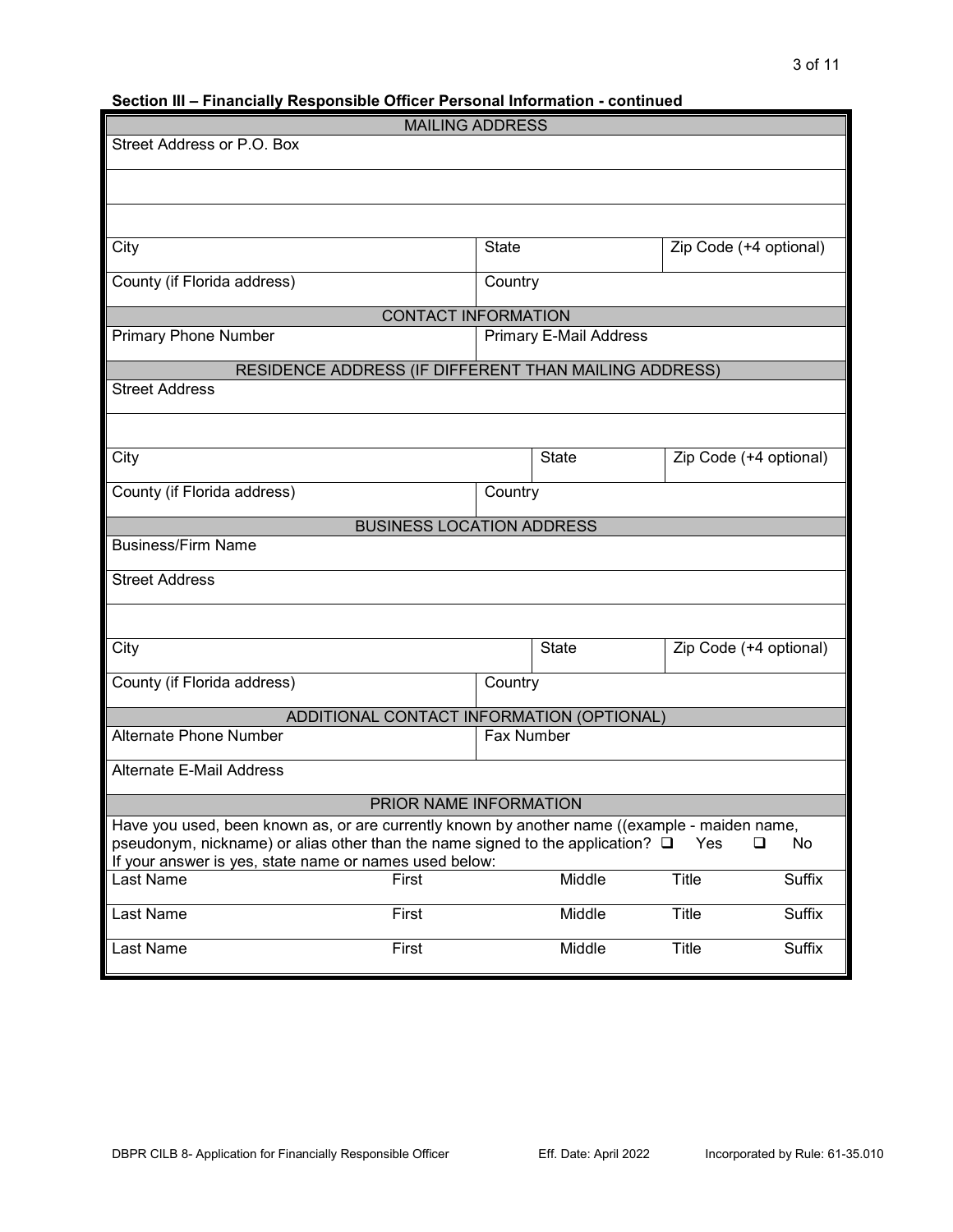**Section IV – Financially Responsible Officer Background Questions**

|                                          | <b>BACKGROUND QUESTIONS</b>                                                                                                                                                                                                                                                                                                                                                                                                                                                                                                                                                                                                                                                                                                                                                                                                                                                                                                                                                  |
|------------------------------------------|------------------------------------------------------------------------------------------------------------------------------------------------------------------------------------------------------------------------------------------------------------------------------------------------------------------------------------------------------------------------------------------------------------------------------------------------------------------------------------------------------------------------------------------------------------------------------------------------------------------------------------------------------------------------------------------------------------------------------------------------------------------------------------------------------------------------------------------------------------------------------------------------------------------------------------------------------------------------------|
| $\Box$ NO<br>$\Box$ YES                  | Have you ever been convicted or found guilty of, or entered a plea of guilty or<br>nolo contendere to, regardless of adjudication, a crime in any jurisdiction? This                                                                                                                                                                                                                                                                                                                                                                                                                                                                                                                                                                                                                                                                                                                                                                                                         |
| (If YES, please<br>complete Section V)   | question applies to any criminal violation of the laws of any municipality, county,<br>state or nation, including felony, misdemeanor and traffic offenses (but not<br>parking, speeding, inspection, or traffic signal violations), without regard to<br>whether you were placed on probation, had adjudication withheld, were paroled,<br>or pardoned. If you intend to answer "NO" because you believe those records<br>have been expunged or sealed by court order pursuant to Section 943.0585 or<br>943.059, Florida Statutes, or applicable law of another state, you are<br>responsible for verifying the expungement or sealing prior to answering "NO."<br>YOUR ANSWER TO THIS QUESTION WILL BE CHECKED AGAINST LOCAL,<br>STATE AND FEDERAL RECORDS. FAILURE TO ANSWER THIS QUESTION<br>ACCURATELY MAY RESULT IN THE DENIAL OR REVOCATION OF YOUR<br>LICENSE. IF YOU DO NOT FULLY UNDERSTAND THIS QUESTION,<br>CONSULT WITH AN ATTORNEY OR CONTACT THE DEPARTMENT. |
| $\Box$ YES<br>$\square$ NO               | Are there any pending bankruptcies or unsatisfied judgments or liens against<br>yourself, a business you previously qualified, which were filed during your                                                                                                                                                                                                                                                                                                                                                                                                                                                                                                                                                                                                                                                                                                                                                                                                                  |
| (If YES, please<br>complete Section V)   | period of qualification, or the business you are applying to qualify? This<br>question applies to any unpaid judgments or liens, including those for unpaid<br>past-due bills by creditors, construction and non-construction issues, and tax<br>liens.                                                                                                                                                                                                                                                                                                                                                                                                                                                                                                                                                                                                                                                                                                                      |
| $\square$ YES<br>$\square$ NO            | Have you ever had an application for registration, certification, or licensure in                                                                                                                                                                                                                                                                                                                                                                                                                                                                                                                                                                                                                                                                                                                                                                                                                                                                                            |
| (If YES, please)<br>complete Section VI) | Florida or in any other jurisdiction denied, or is there now pending a proceeding<br>or investigation to deny such an application?                                                                                                                                                                                                                                                                                                                                                                                                                                                                                                                                                                                                                                                                                                                                                                                                                                           |
| $\Box$ YES<br>$\Box$ NO                  | Has any license, registration, or permit to practice any regulated profession,                                                                                                                                                                                                                                                                                                                                                                                                                                                                                                                                                                                                                                                                                                                                                                                                                                                                                               |
| (If YES, please)<br>complete Section VI) | occupation, vocation, or business been revoked, annulled, suspended,<br>relinquished, surrendered, or otherwise disciplined in Florida or in any other<br>jurisdiction, or is any such proceeding or investigation now pending?                                                                                                                                                                                                                                                                                                                                                                                                                                                                                                                                                                                                                                                                                                                                              |

If you answered "YES" to any question in questions 1 – 4 above, please refer to Sections 2(d-f) of Instructions for detailed instructions for providing complete explanations, including requirements for submitting legal documents.. Please complete Section V for your response to questions 1 and 2, and complete Section VI for your response to questions 3 and 4. If you have more than three offenses to document in Section V or need additional room for Section VI, attach additional copies as necessary.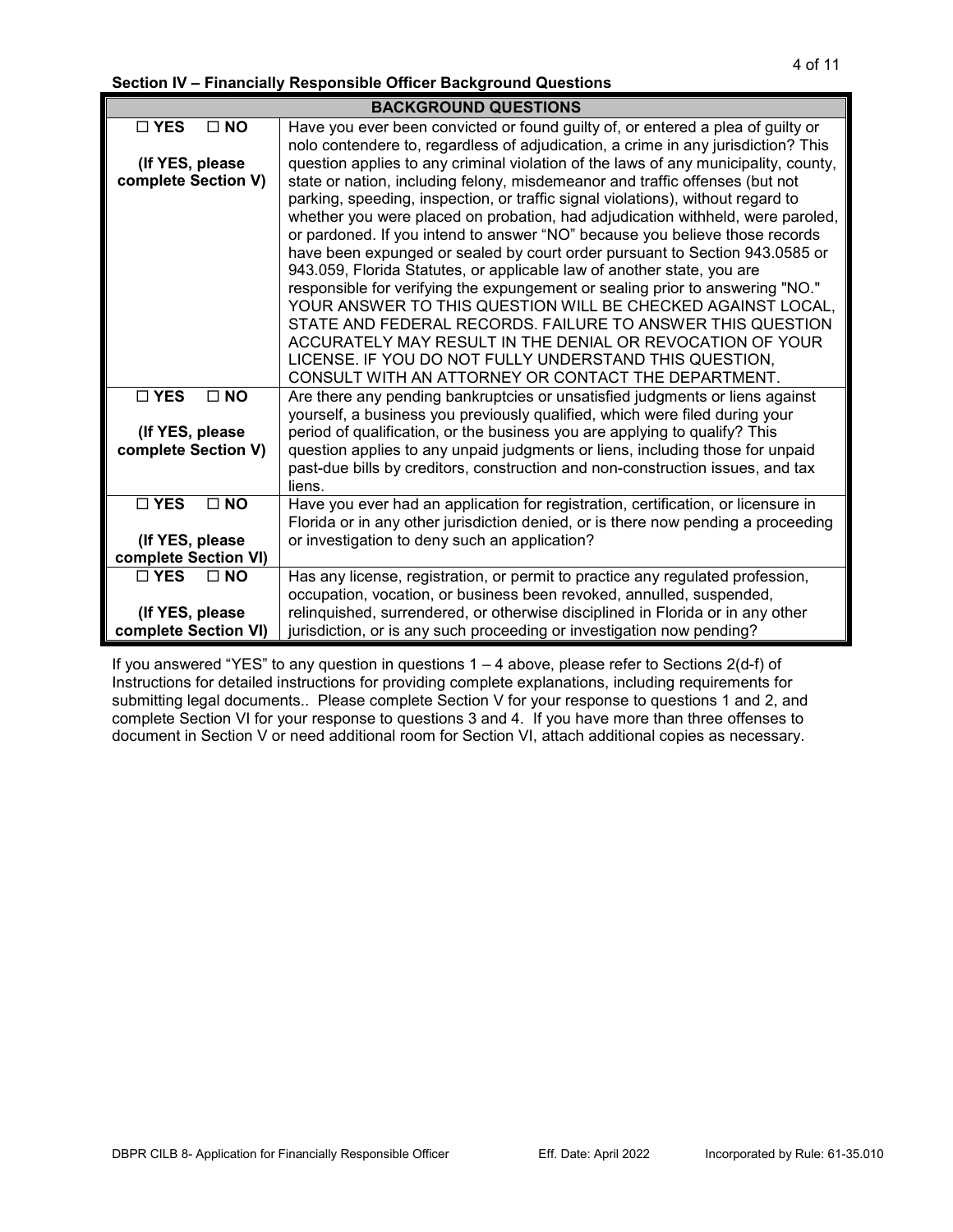**Section V – Explanations for Background Questions 1 and 2**

| <b>EXPLANATION</b>           |                                                            |  |
|------------------------------|------------------------------------------------------------|--|
| Offense                      |                                                            |  |
| County                       | <b>State</b>                                               |  |
| Penalty/Disposition          |                                                            |  |
| Date of Offense (MM/DD/YYYY) | Have all sanctions been satisfied?<br>$\Box$ Yes $\Box$ No |  |
| Description                  |                                                            |  |
|                              |                                                            |  |
|                              |                                                            |  |
|                              |                                                            |  |

| <b>EXPLANATION</b>           |                                    |  |
|------------------------------|------------------------------------|--|
| Offense                      |                                    |  |
| County                       | State                              |  |
| Penalty/Disposition          |                                    |  |
| Date of Offense (MM/DD/YYYY) | Have all sanctions been satisfied? |  |
|                              | $\Box$ Yes $\Box$ No               |  |
| Description                  |                                    |  |
|                              |                                    |  |
|                              |                                    |  |
|                              |                                    |  |

|                              | <b>EXPLANATION</b>                 |
|------------------------------|------------------------------------|
| Offense                      |                                    |
| County                       | <b>State</b>                       |
| Penalty/Disposition          |                                    |
| Date of Offense (MM/DD/YYYY) | Have all sanctions been satisfied? |
|                              | $\Box$ Yes $\Box$ No               |
| Description                  |                                    |
|                              |                                    |
|                              |                                    |
|                              |                                    |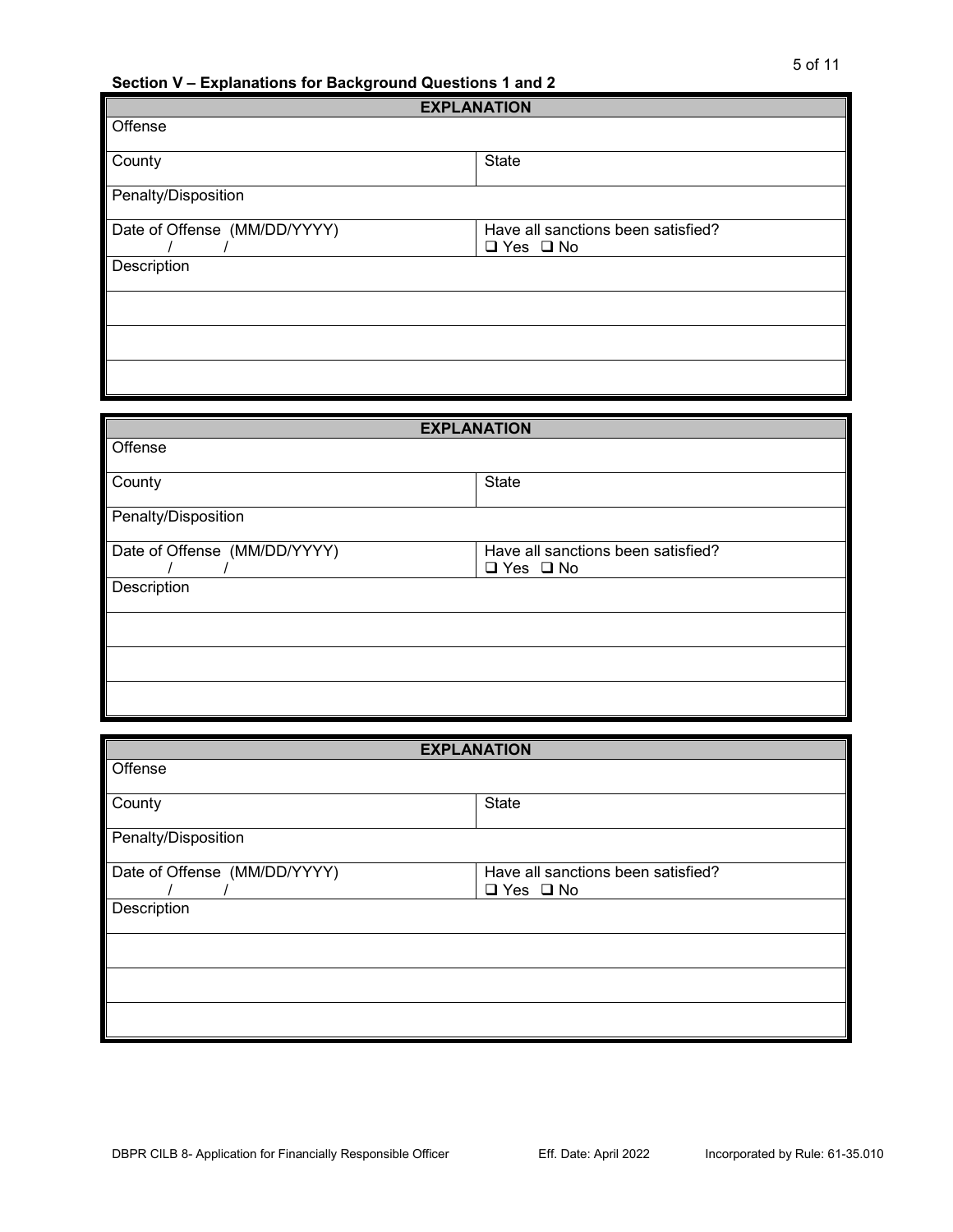**Section VI – Explanations for Background Questions 3 and 4**

| <b>EXPLANATION</b>  |                                  |  |  |
|---------------------|----------------------------------|--|--|
| State/Jurisdiction: | Application Type/License Number: |  |  |
|                     |                                  |  |  |
|                     |                                  |  |  |
|                     |                                  |  |  |
|                     |                                  |  |  |
|                     |                                  |  |  |
|                     |                                  |  |  |
|                     |                                  |  |  |
|                     |                                  |  |  |
|                     |                                  |  |  |
|                     |                                  |  |  |
|                     |                                  |  |  |
|                     |                                  |  |  |
|                     |                                  |  |  |
|                     |                                  |  |  |
|                     |                                  |  |  |
|                     |                                  |  |  |
|                     |                                  |  |  |
|                     |                                  |  |  |
|                     |                                  |  |  |
|                     |                                  |  |  |
|                     |                                  |  |  |
|                     |                                  |  |  |
|                     |                                  |  |  |
|                     |                                  |  |  |
|                     |                                  |  |  |
|                     |                                  |  |  |
|                     |                                  |  |  |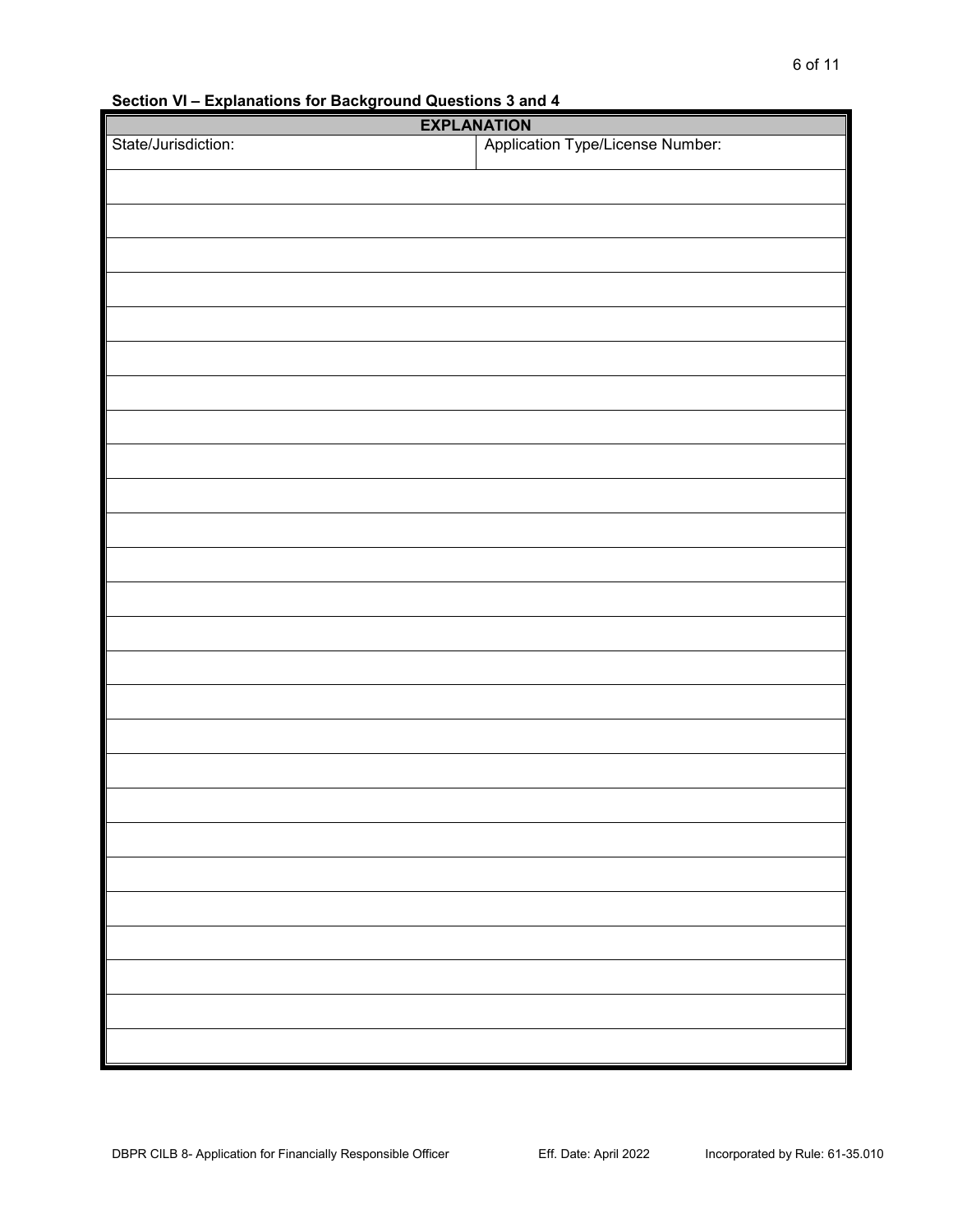# **Section VII – Financially Responsible Officer Bond Form** 7 of 11 **STATE OF FLORIDA**

**DEPARTMENT OF BUSINESS AND PROFESSIONAL REGULATION**

**2601 Blair Stone Road, Tallahassee, FL 32399-0783**

### **FINANCIALLY RESPONSIBLE OFFICER BOND**

STATE OF \_\_\_\_\_\_\_\_\_\_\_\_\_\_\_\_\_\_\_\_\_ COUNTY OF

**Bond #: Bond Amount: \$100,000.00**

**Effective Date: \_\_\_\_\_\_\_\_\_\_\_\_\_\_\_\_\_\_\_\_\_\_\_\_ Type of Bond: Financially Responsible Officer Bond**

**Obligee: Florida Construction Industry Licensing Board**

### **KNOW ALL PERSONS BY THESE PRESENTS, THAT**

**(Financially Responsible Officer) \_\_\_\_\_\_\_\_\_\_\_\_\_\_\_\_\_\_\_\_\_\_\_\_\_\_\_\_\_\_\_\_\_\_\_\_\_\_\_\_\_\_\_\_\_\_\_\_\_\_\_\_\_\_\_\_\_\_\_\_\_\_\_\_\_\_\_\_\_\_\_\_**

### **of (Company Name) \_\_\_\_\_\_\_\_\_\_\_\_\_\_\_\_\_\_\_\_\_\_\_\_\_\_\_\_\_\_\_\_\_\_\_\_\_\_\_\_\_\_\_\_\_\_\_\_\_\_\_\_\_\_\_\_\_\_\_\_\_\_\_\_\_\_\_\_**, a company fully

authorized to do business in the State of Florida, as Principal and

**(Bond Company) \_\_\_\_\_\_\_\_\_\_\_\_\_\_\_\_\_\_\_\_\_\_\_\_\_\_\_\_\_\_\_\_\_\_\_\_\_\_\_\_\_\_\_\_\_\_\_\_\_\_\_\_\_\_\_\_\_**, a company fully authorized to do business in the State of Florida, as Surety, are held and firmly bound unto the Florida Construction Industry Licensing Board, as Obligee, in Penal Sum of *One Hundred Thousand Dollars (\$100,000.00)* for the payment of fines and costs pursuant to Rule 61G4-15.0021, Florida Administrative Code, well and to truly be made, we bind ourselves, our heirs, executors, administrators, successors and assigns, jointly and severally, firmly by these presents. The condition of this obligation is such that:

**WHEREAS**, Principal has been appointed the Financially Responsible Officer of

**(Company Name)** *Company Name Let us a company authorized to conduct Company authorized to conduct* business under Chapter 455, Florida Statutes, and

**WHEREAS**, Principal is required to provide a \$100,000 surety bond payable to the Florida Construction Industry Licensing Board for fines and costs pursuant to Rule 61G4-15.0021, Florida Administrative Code;

### **NOW THEREFORE**, if **(Company Name) \_\_\_\_\_\_\_\_\_\_\_\_\_**\_\_\_\_\_\_\_\_\_\_\_\_\_\_\_\_\_\_\_\_\_\_\_\_\_\_\_\_\_\_\_\_\_\_\_\_\_\_, a company fully

authorized to do business in the State of Florida, shall well and truly and faithfully make the payments to the State Treasurer of the State of Florida in his capacity as Treasurer of the Department of Business and Professional Regulation as provided in and as required by any and all laws of the State of Florida Business and Professional Regulation, and shall faithfully and accurately keep its books and records and make reports as in any and all of said laws provided and required, and shall conduct its business in conformity with said laws and rules of the Florida Department of Business and Professional Regulation, and shall well and truly keep and perform each and every requirement in and by said laws and rules provided, then this obligation to be null and void, otherwise to remain in full force and effect.

**IT IS FURTHER AGREED AND UNDERSTOOD** that the Obligee will retain an electronic record of this bond and power of attorney that will be utilized to make claims against this bond pursuant to Section 668.50, Florida Statutes. The Principal shall retain the original bond for his records. The Surety reserves the right to cancel this bond by sending a notice of cancellation by certified mail 30 days in advance of cancellation to the Executive Director of the Florida Construction Industry Licensing Board, 2601 Blair Stone Road, Tallahassee, Florida 32399. However, the Surety's liability shall continue for any indebtedness incurred or accrued during the period of this bond, including the 30-day notice period.

| SIGNED this _________ day of _______________________ | 20                                               |
|------------------------------------------------------|--------------------------------------------------|
| PRINCIPAL:                                           |                                                  |
| Name, Title of Financially Responsible Officer       | <b>Financially Responsible Officer Signature</b> |
| COMPANY: ______________________________              |                                                  |
| Authorized Company Officer Name, Title               | Signature Authorized Company Officer             |
| SURETY:                                              |                                                  |
| BY:                                                  |                                                  |
| Print Name of Attorney-in-fact                       | Signature Attorney-in-fact                       |
|                                                      | (Attach Power of Attorney)                       |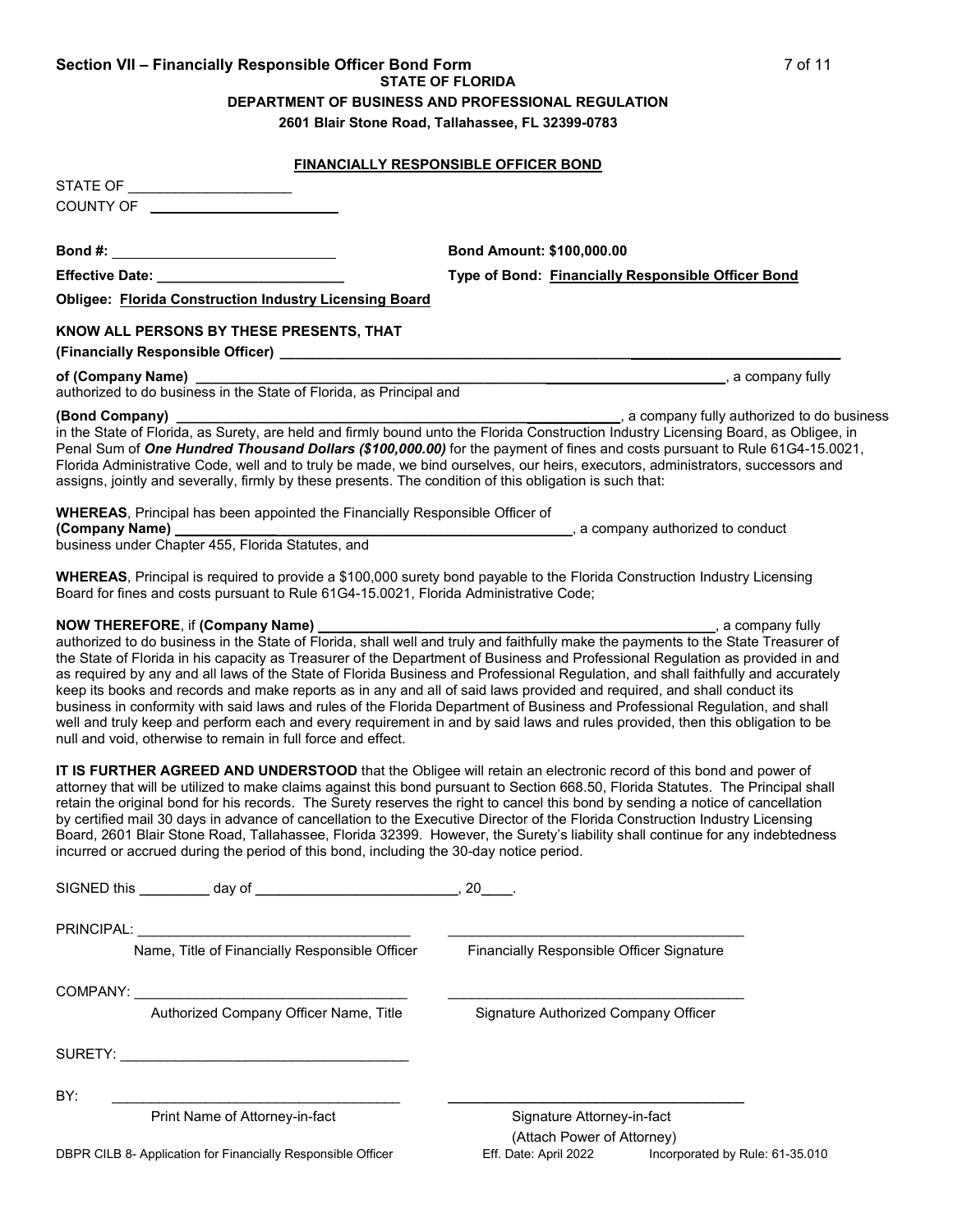### **AFFIRMATION BY WRITTEN DECLARATION**

I certify that I am empowered to execute this application as required by Section 559.79, Florida Statutes. I understand that my signature on this written declaration has the same legal effect as an oath or affirmation. Under penalties of perjury, I declare that I have read the foregoing application and the facts stated in it are true. **I understand that falsification of any material information on this application may result in criminal penalty or administrative action, including a fine, suspension or revocation of the license.**

Signature: Date:

Print Name: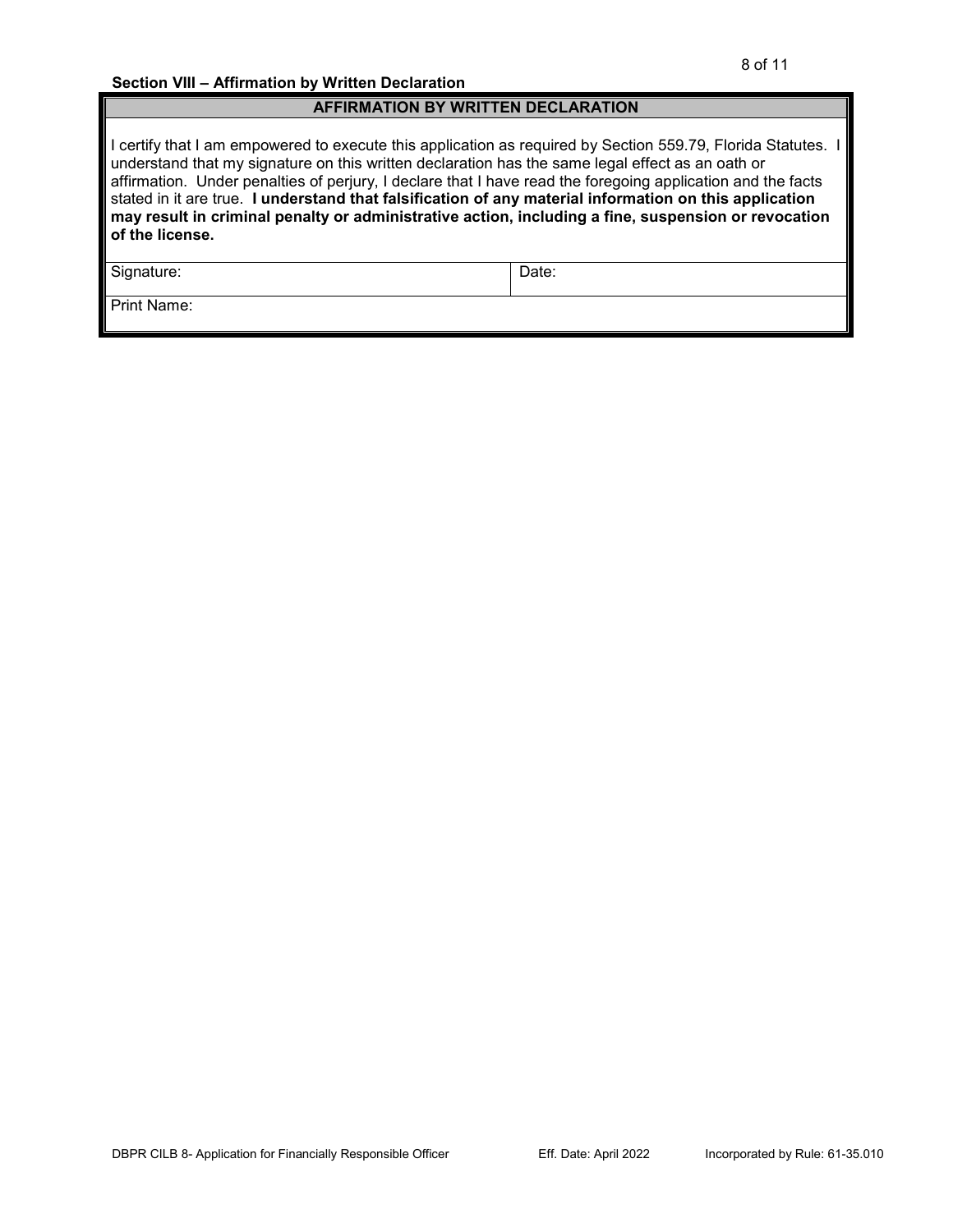### **INSTRUCTIONS**

*If you have any questions or need assistance in completing this application, please contact the Department of Business and Professional Regulation, Customer Contact Center, at 850.487.1395.*

### **1. General Requirements for Financially Responsible Officer**

- a. Definition of "Financially Responsible Officer"
	- i. A person other than the primary qualifying agent who with the approval of the board assumes personal responsibility for all financial aspects of the business organization.
	- ii. The Financially Responsible Officer has final approval authority on all business matters, including contracts, specifications, checks, drafts, or payments, regardless of the form of payment, made by the business entity.

### b. **All Financially Responsible Officer Applicants must:**

- i. Submit electronic fingerprints.
	- (1) Pursuant to Chapter 455, Florida Statutes, electronic fingerprinting is mandatory for all Construction Initial License, Initial Business, Additional Business, Transfer (Change of Status), and Endorsement applications. Electronic fingerprinting allows applicants to have their fingerprints scanned and electronically submitted to the Florida Department of Law Enforcement and Federal Bureau of Investigation.
	- (2) Electronic Fingerprinting is located at various convenient sites throughout the state. See http://www.myfloridalicense.com/dbpr/servop/testing/documents/finger\_faq.pdf for more information.

### **2. Application Instructions (by section)**

## a. **Section I- Application Type**

- i. Remove Financially Responsible Officer
	- (1) Select this application type if the qualified business decides to remove the Financially Responsible Officer and assign responsibility for all financial aspects of the business organization to the primary qualifying agent.
	- (2) Complete Sections II and VIII.
- ii. Add Financially Responsible Officer
	- (1) Select this application type if the qualified business with a primary qualifier decides to appoint a Financially Responsible Officer to have responsibility for all financial aspects of the business organization.
	- (2) Complete Sections III-VIII.
- iii. Change Financially Responsible Officer
	- (1) Select this application type if the qualified business with a current Financially Responsible Officer decides to change the person who is appointed as the Financially Responsible Officer.
	- (2) Complete this entire application.
- b. **Section II- Remove Financially Responsible Officer** (Complete only if you will be Removing or Changing a Financially Responsible Officer.)
	- i. Complete this section entirely.
	- ii. Provide the name of the Financially Responsible Officer to be removed.
	- iii. Provide the name of the construction business from which the Financially Responsible Officer will be removed. Provide the name of the business as it is registered with the Florida Division of Corporations.
	- iv. Provide the name of the Primary Qualifier of the business from which the Financially Responsible Officer will be removed.
	- v. Provide the license number of the Primary Qualifier named above.

### c. **Section III- Financially Responsible Personal Information**

- i. Fill out each section completely.
- ii. Provide the name of the business for which you are applying to be a Financially Responsible Officer. Provide the name of the business as it is registered with the Florida Division of Corporations.
- iii. The "Doing Business As" (D/B/A) name must be provided as it is registered with the Florida Division of Corporations, if the business uses a fictitious name to conduct business.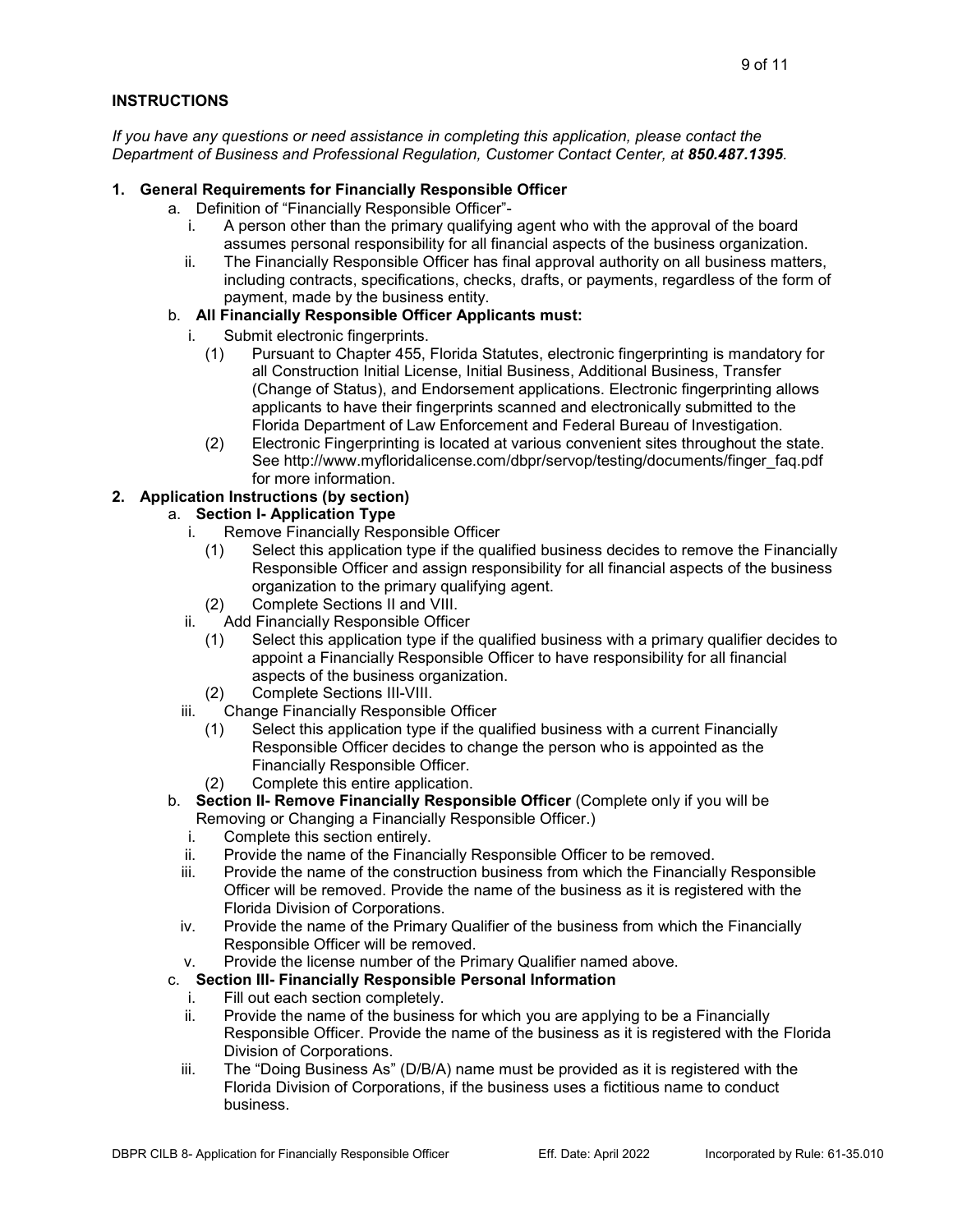- iv. Applicants must provide the Federal Employer Identification Number (FEID) for the business proposed to be qualified.
- v. Provide the name of the current Primary Qualifier of the company OR if this application is to be submitted in conjunction with an application to qualify the company, provide the name of the applicant who is applying to become the Primary Qualifier of the company.
- vi. Provide the license number, if applicable, for the Primary Qualifier of the business for which you applying to be the Financially Responsible Officer.
- vii. Applicant to be a Financially Responsible Officer must provide their Social Security number. A social security number is required in order to apply for any individual license within the Department of Business and Professional Regulation.
- viii. In the Full Legal Name section provide your full legal name as it appears on your Social Security card. Do not use any nicknames or initials. Please list any aliases or prior names in the prior name information section.
- ix. Provide your mailing address. This will be used for sending correspondence regarding your application and license.
- x. Contact information is often used to quickly resolve questions with applications by telephone call or email. If contact information is not provided, questions regarding applications will be mailed to the applicant's mailing address and may take longer to resolve.
- xi. Applicants are required to provide at least one physical address i.e., not a P.O. Box. If the mailing address is not also your physical address, please provide a physical address.
- xii. Applicants must provide the address for the business for which they are applying to be a Financially Responsible Officer.
- xiii. Additional contact information is optional and will be used when the applicant cannot be reached using their primary contact information.
- xiv. Applicants must provide information on any prior names or aliases used by applicant. If the name on supporting documentation does not match the applicant's legal name, the alias used in the supporting documentation must be provided in this section. Failure to do so will result in a deficient application.

## d. **Section IV- Background Questions**

- i. Applicants must submit answers to each of the background questions.
- ii. For each "Yes" answer the person must provide an explanation in Section V or VI, as applicable.

## e. **Section V- Explanations for Background Questions 1 and 2**

- i. For this section, provide as much detail as possible.
- Question 1:
	- (1) If you answer "yes" to this question, you must complete Section V [*make additional copies as necessary*] of the application please provide the full details of the criminal charges including dates, outcomes, sentences, and/or conditions imposed; the dates, name and location of the court and/or jurisdiction in which any proceedings were held or are pending. If you answer NO to this question because you believe that previous incidents have been dismissed, no action taken, nolle prossed, or expunged, you may be asked to supply documentation as proof of the disposition.
- iii. Question 2:
	- (1) If you answer "yes" to this question, you must complete Section V [*make additional copies as necessary*] of the application and you must also supply documentation proving the bankruptcy has been discharged or the judgment or lien has been satisfied, or if not, stating the current status of the bankruptcy, judgment or lien.
- iv. Submit supporting legal documentation, if necessary, with this application.

# f. **Section VI- Explanations for Background Questions 3 and 4**

- i. For this section, provide as much detail as possible.
- ii. Question 3:
	- (1) If you answer "yes" to this question, you must complete Section VI [*make additional copies as necessary*] of the application and supply copies of documentation explaining the denial or pending action.
	- (2) Provide the full details explaining the denial or pending administrative action including the nature of any charges, dates, outcomes, sentences, and/or conditions imposed; the dates, name and location of the court and/or jurisdiction in which any proceedings were held or are pending; and the designation and/or license number for any actions against a license or licensure application.